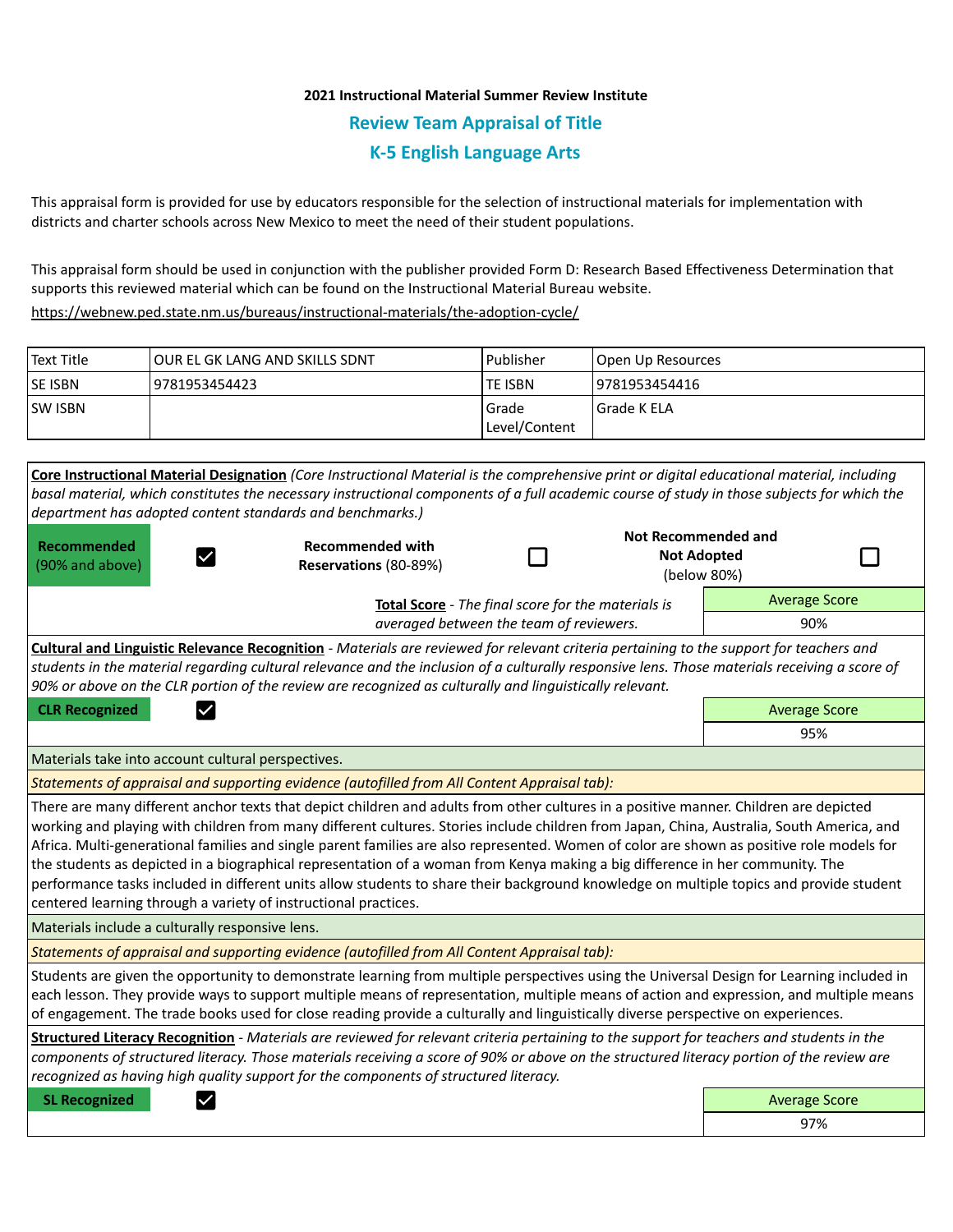Materials are informed by and based on the Science of Reading; reflect evidence-based teaching principles; and reflect evidence-based elements of structured literacy.

*Statements of appraisal and supporting evidence (autofilled from Structured Literacy/ELA Content Appraisal tab):* 

The reading foundational skills block is based upon Ehri's phases of reading and spelling development, which are based in the science of reading. The skills block is laid out in cycles. Students are assessed using the benchmark assessment and placed in the cycle that will best meet their instructional needs. Each cycle includes five lessons with the exception of cycle 1 (ten lessons). The cycles are designed to teach reading foundational skills following a scope and sequence based on Ehri's phases. In kindergarten, the cycles do not have assessments until they reach Module 3 of the Reading foundational skills. The Modules contained in the teacher's guides cover the scientific understanding of the typical developmental progression of language skills and the relationship between the development of oral and written language skills. The introduction of the program/curriculum shows a chart with the literary structure of the program. It outlines the relationship between between oral language and written language using explicit instruction.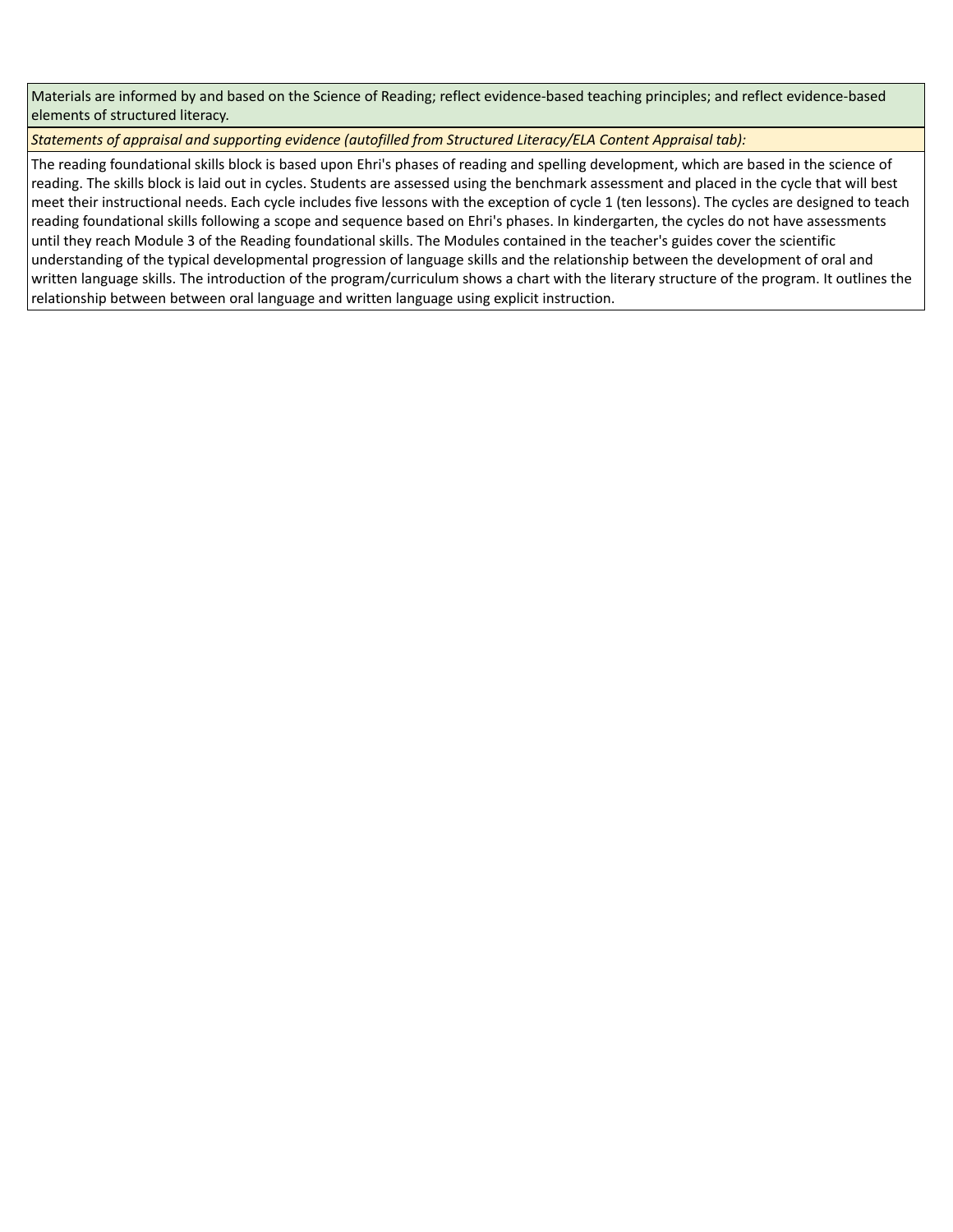**Standards Review** *- Materials are reviewed for alignment with the state adopted content standards, benchmarks and performance standards.*

Average Score

88%

Materials align with grade level ELA standards overall.

*Statements of appraisal and supporting evidence:* 

Standards are clearly defined throughout the program and materials are aligned to meet the needs of kindergarten students. The teacher's guide for each module provides an overview of the lessons, standards, learning targets, assessments, and materials needed. Each lesson has specific detail about the standards that are covered in the lesson. It includes "I can" statements for the students' reference. Teacher Support Materials are clearly aligned to the standards as well. Each lesson supports the standards that are taught in the Modules and adds depth of understanding.

Materials align to reading standards.

*Statements of appraisal and supporting evidence:* 

The materials align with the majority of the reading standards. The materials state the reading standards at the beginning of each lesson. They are evidenced throughout the teacher's guide in lesson overviews and stated in italicized red print for teachers to state each day in class as well as posting them in the classroom. There is a wide variety of reading activities included in the materials that reinforce the standards. Students are asked to name the author and illustrator and tell the role each has in making the book. They locate vocabulary words in context and add them to a word wall for reference. The students and teacher compare characters from texts to see how they change and how they are the same or different from other characters. The materials provide many opportunities and support for active engagement in reading and understanding high quality children's literature.

Materials align to writing standards.

*Statements of appraisal and supporting evidence:* 

The materials highly align with the writing standards. Most lessons include writing standards and the materials state the writing standards at the beginning of the lesson. The standards are also woven throughout the performance tasks for each module. The writing standards build on each other as the students progress from drawing and dictation to responding to questions and using digital tools. Students are given many opportunities to participate in shared and independent writing experiences. They have many opportunities to write using different forms of writing such as narrative, stories and simple sentences. They also use computers to type their stories in digital format.

Materials align to speaking and listening standards.

*Statements of appraisal and supporting evidence:* 

The materials highly align with the speaking and listening standards. Speaking and listening standards are clearly defined for each lesson. Students are given opportunities to ask and answer questions about texts, share opinions with a partner about their favorite toys, and describe settings in detail. They have the opportunity to share naming words for things in their home language if it is different from English. Role-playing is included in the modules as a form of retelling stories, giving all students the opportunity to be the voice of a character. Throughout all of these speaking opportunities, students are also practicing their listening skills. A speaking and listening protocol is part of their daily practice.

Materials align to language standards.

*Statements of appraisal and supporting evidence:* 

The materials partially align with the language standards. English Language standards expect students to learn grammar, syntax and vocabulary. The materials provide a variety of ways for students to accomplish this, including acting out definitions; describing object attributes; analyzing sentences using the Language Dive Guide; identifying key words; and discussing the meanings behind word endings.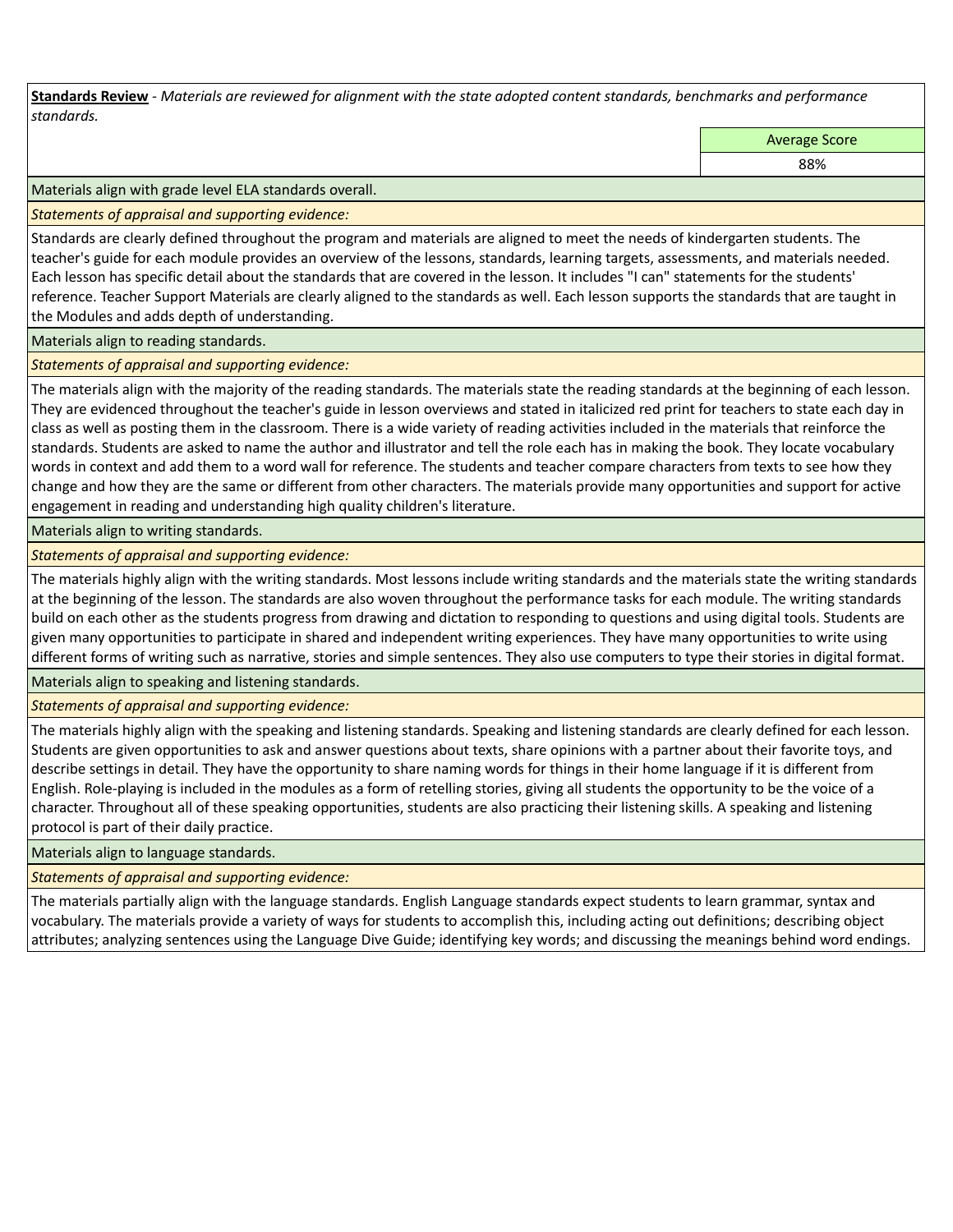**Structured Literacy Review** *- Materials are reviewed for relevant criteria pertaining to the support for teachers and students in the components of structured literacy.*

Average Score

97%

Materials are informed by and based on the Science of Reading; reflect evidence-based teaching principles; and reflect evidence-based elements of structured literacy.

*Statements of appraisal and supporting evidence:*

The reading foundational skills block is based upon Ehri's phases of reading and spelling development, which are based in the science of reading. The skills block is laid out in cycles. Students are assessed using the benchmark assessment and placed in the cycle that will best meet their instructional needs. Each cycle includes five lessons with the exception of cycle 1 (ten lessons). The cycles are designed to teach reading foundational skills following a scope and sequence based on Ehri's phases. In kindergarten, the cycles do not have assessments until they reach Module 3 of the Reading foundational skills. The Modules contained in the teacher's guides cover the scientific understanding of the typical developmental progression of language skills and the relationship between the development of oral and written language skills. The introduction of the program/curriculum shows a chart with the literary structure of the program. It outlines the relationship between between oral language and written language using explicit instruction.

**ELA Content Review** *- Materials are reviewed for relevant criteria pertaining to the support for teachers and students in the specific content area reviewed.*

Average Score

93%

Materials provide sequential, cumulative instruction and practice opportunities for a full range of foundational skills.

# *Statements of appraisal and supporting evidence:*

The modules and lessons in these materials are cumulative and build upon practices taught and further refined and developed through the year. As evidenced by the scope and sequence in the materials, they cover reading foundational skills, comprehension, writing, speaking and listening, and language standards. The lessons use an anchor text that is read aloud to students and studied for several lessons. Each day builds on the previous day's learning with the CCSS skills built into each lesson. At the end of each "Work Time" section in the daily lesson plans, several accommodations are listed to meet the needs of ELLs and lower performing students. "Skills Block" lessons include a "snapshot" assessment at the end of each lesson, similar to an exit ticket, measuring the daily learning target. The resource manual also has benchmark assessments that measure letter name and sound ID, phonological awareness, spelling skills, decoding skills, and fluency.

Materials provide a selection and range of high-quality texts worthy of students' time and attention, exhibiting exceptional craft and thought and/or providing useful information.

*Statements of appraisal and supporting evidence:* 

The materials provide a large variety of children's literature/trade books in the form of informational texts, narrative texts, and poetry. Many of the texts are by award-winning authors and notable publishing companies. The texts include both contemporary literature, such as *Weather* by Kristin Baird Rattini, and classics such as *The Snowy Day* by Ezra Jack Keats and *Brave Irene* by William Steig. All of the texts provided are used with intention and purpose throughout the different Kindergarten modules.

Questions in the materials are high-quality text-dependent and text-specific questions. The overwhelming majority of these questions are text-specific and draw student attention to the particulars in the text.

*Statements of appraisal and supporting evidence:* 

The close read activities include many text-dependent questions that require textual evidence. The questions are well-sequenced and integrate the practice of skills such as finding the main idea, making inferences, and drawing conclusions. Students answer questions that require recall, analysis, and connections to previous learning and to their individual experiences. The integration of questioning through the close read-aloud activities support students in focusing on the details and deeper meaning of the text rather than just a general understanding and enjoyment of the story.

Materials provide scaffolding and supports to enable students' learning of English language arts.

*Statements of appraisal and supporting evidence:*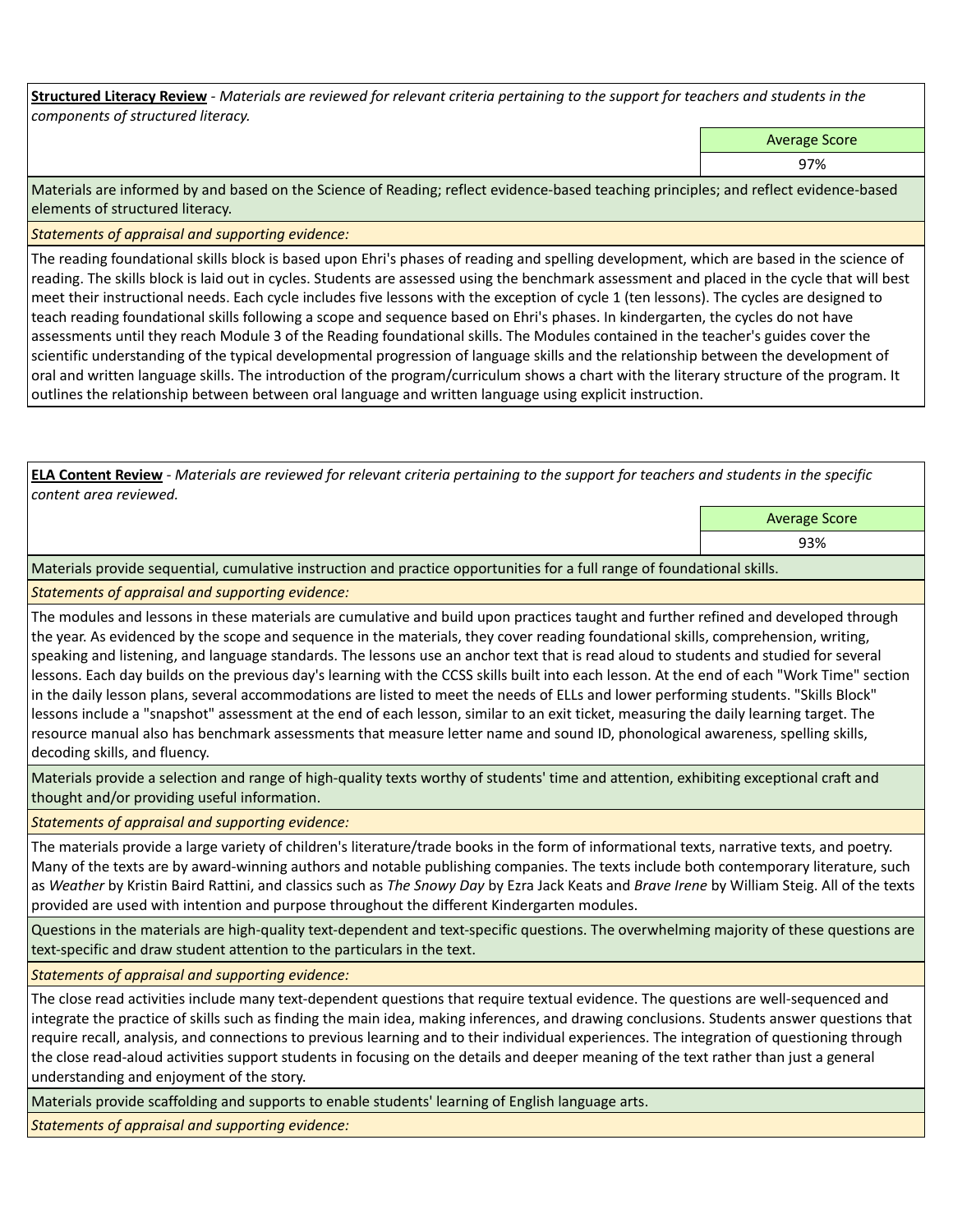The foundational reading skills blocks and the content-based literacy labs provide supports through whole group and small group instruction. Scaffolding and explicit instruction help students build on prior knowledge throughout the year. Sentence stems are provided to help struggling students put their thoughts into words. There are a variety of activities designed to support students in the acquisition of vocabulary and language. These include specific content and academic vocabulary instruction with opportunities to use the new words while working in whole group, small group, and partner activities, as well as within the shared writing context. Supports for ELLs and struggling students are built into every lesson, such as giving independent checklists with pictures and words, previewing questions that will be asked, prompting for previous experience and designated partner roles to provide a structure for students to discuss and share.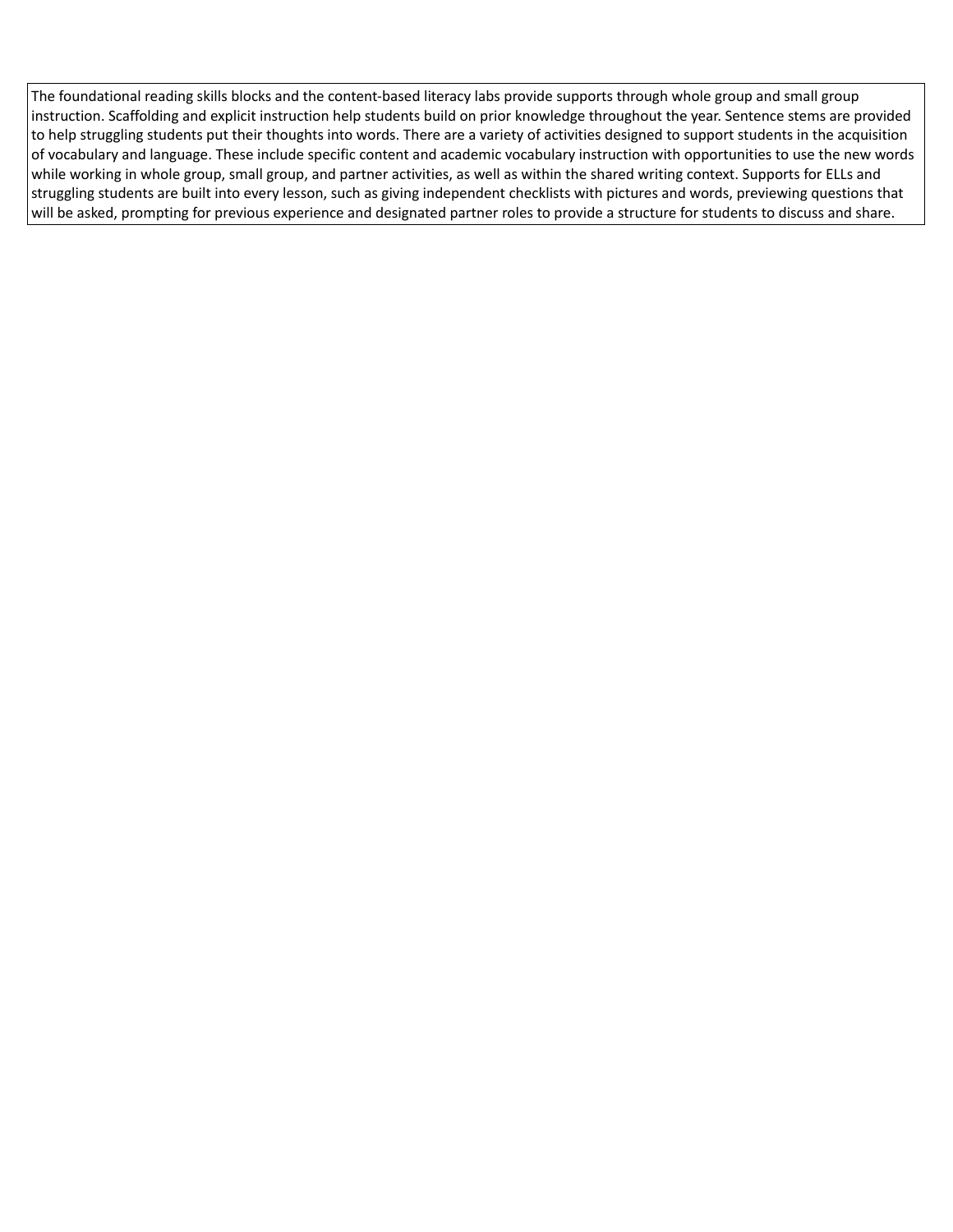**All Content Review** *- Materials are reviewed for relevant criteria pertaining to the support for teachers and students in the material regarding the progression of the standards, lesson structure, pacing, assessment, individual learners and cultural relevance.*

Average Score

94%

Materials are coherent and consistent with the standards that all students should study in order to be college and career ready.

*Statements of appraisal and supporting evidence:*

Materials are effectively aligned with the CCSS standards. Every module has an overview at the beginning that states the learning and purpose matched to the standards. The curriculum guide shows which standards will be taught in each module. Some standards are spiraled throughout several modules. The teaching notes at the beginning of each lesson state how this lesson will actively engage students, how it aligns with the standards, how it builds from previous lessons and what levels of support may be needed for some students. At the beginning of each lesson there are measurable learning targets for the lessons that correlate directly to the standards that will be taught in that lesson. The lessons allow for teacher planning with support for all students to be successful in mastering the standards.

Materials are well designed and take into account effective lesson structure and pacing.

*Statements of appraisal and supporting evidence:*

The lessons are well-designed and are clearly thought out with intentional sequencing. They allow for effective lesson pacing and provide learning progressions to show scope and sequence. However, the materials are not teacher-friendly and teachers must access multiple resources simultaneously in order to plan effectively. There are 8 teacher guides for 4 modules of tasks, 2 lab books, and 12 skills block manuals. In addition, there are the trade books that are used in the curriculum as well as any other supplemental books they recommend. The materials for the labs are not included, which would add even more to the materials.

Materials support teacher planning, learning, and understanding of the standards.

*Statements of appraisal and supporting evidence:*

There are many opportunities within the materials for teachers to plan for all students to be successful in understanding the standards. At the beginning of the teacher's guide there is a curriculum map that shows scope and sequence for implementing the modules through the year. The module overview details the learning targets, performance tasks, assessments, recommended texts and materials for use during that particular module. Lessons state the standards, learning targets, ongoing assessments, vocabulary, materials, openings, work times, closings, and ways to meet student needs. The skills block foundational skills are in separate manuals, as well as the labs for each lesson in the modules. Due to the layout of the materials, teachers would need ample time to plan and organize the lessons since they are spread out amongst several books. Teachers would need time to prep the numerous anchor charts that scaffold the learning through the modules.

Materials offer teachers resources and tools to collect ongoing data about student progress on the standards.

*Statements of appraisal and supporting evidence:*

The materials allow for multiple opportunities and resources to assess student progress on the standards. There are benchmark assessments, performance tasks, and unit assessments with the standards assessed and checklists for reading. In the reading foundations book, there are phonemic awareness assessments, spelling inventories, and checklists. These are given multiple times per year to assess student placement and growth.

Materials support effective use of technology to enhance student learning.

*Statements of appraisal and supporting evidence:*

There are opportunities for technology and multimedia use within some lessons. These opportunities are linked in each lesson within the Technology & Multimedia box but aren't a key component for lesson delivery. The technology is limited to programs that the school already has at their disposal such as free video and audio recording apps, Google Docs, Microsoft Office, and other educational software that can be purchased but is not specifically linked to the program. There is an online support program, Kiddom, to go with the materials, but it wasn't available for the review.

Materials can be easily customized for individual learners.

*Statements of appraisal and supporting evidence:*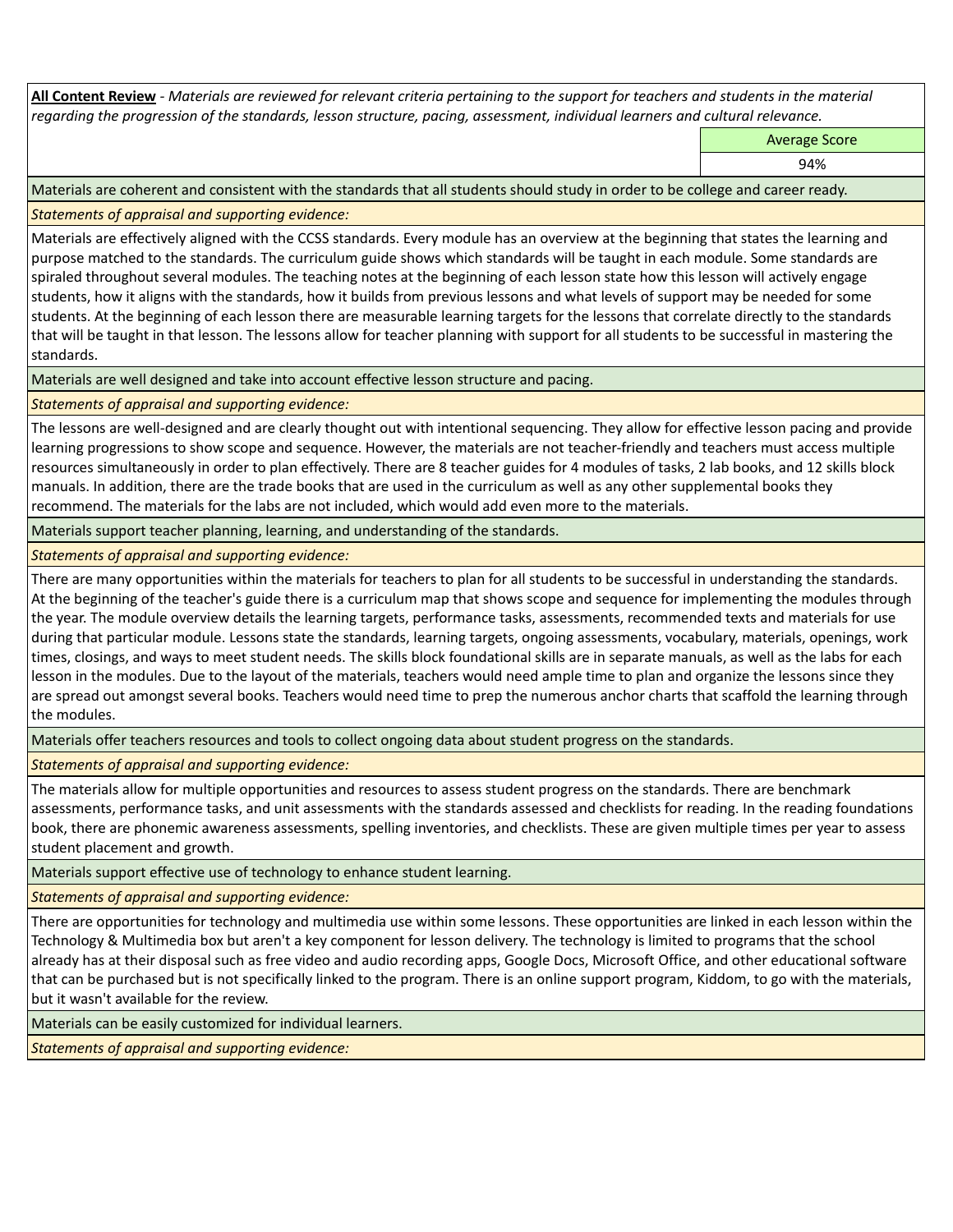Within the quality lessons, there are multiple opportunities to differentiate and support individual learners. It is noted at the beginning- areas where students may need additional support, how to support English Language Learners, and Universal Design for Learning. During the lessons, suggestions for lesson adjustments such as peer support, allowing flexibility, mini-lessons for unknown concepts, and daily review provide support to all learners. Modifications can be made during the lesson to meet the needs of varying levels and scaffold learners in the classroom.

Materials give all students extensive opportunities and support to explore key concepts.

*Statements of appraisal and supporting evidence:*

There are five sections built into each lesson: The Opening, Work Time A, Work Time B, Work Time C, and Closing and Assessment. At the end of each section there is a "Meeting Students' Needs" suggestion. These suggestions focus on how to build understanding for ELLs. Other supports are listed at the beginning of the lesson for other populations.

Materials take into account cultural perspectives.

*Statements of appraisal and supporting evidence:*

There are many different anchor texts that depict children and adults from other cultures in a positive manner. Children are depicted working and playing with children from many different cultures. Stories include children from Japan, China, Australia, South America, and Africa. Multi-generational families and single parent families are also represented. Women of color are shown as positive role models for the students as depicted in a biographical representation of a woman from Kenya making a big difference in her community. The performance tasks included in different units allow students to share their background knowledge on multiple topics and provide student centered learning through a variety of instructional practices.

Materials include a culturally responsive lens.

*Statements of appraisal and supporting evidence:*

Students are given the opportunity to demonstrate learning from multiple perspectives using the Universal Design for Learning included in each lesson. They provide ways to support multiple means of representation, multiple means of action and expression, and multiple means of engagement. The trade books used for close reading provide a culturally and linguistically diverse perspective on experiences.